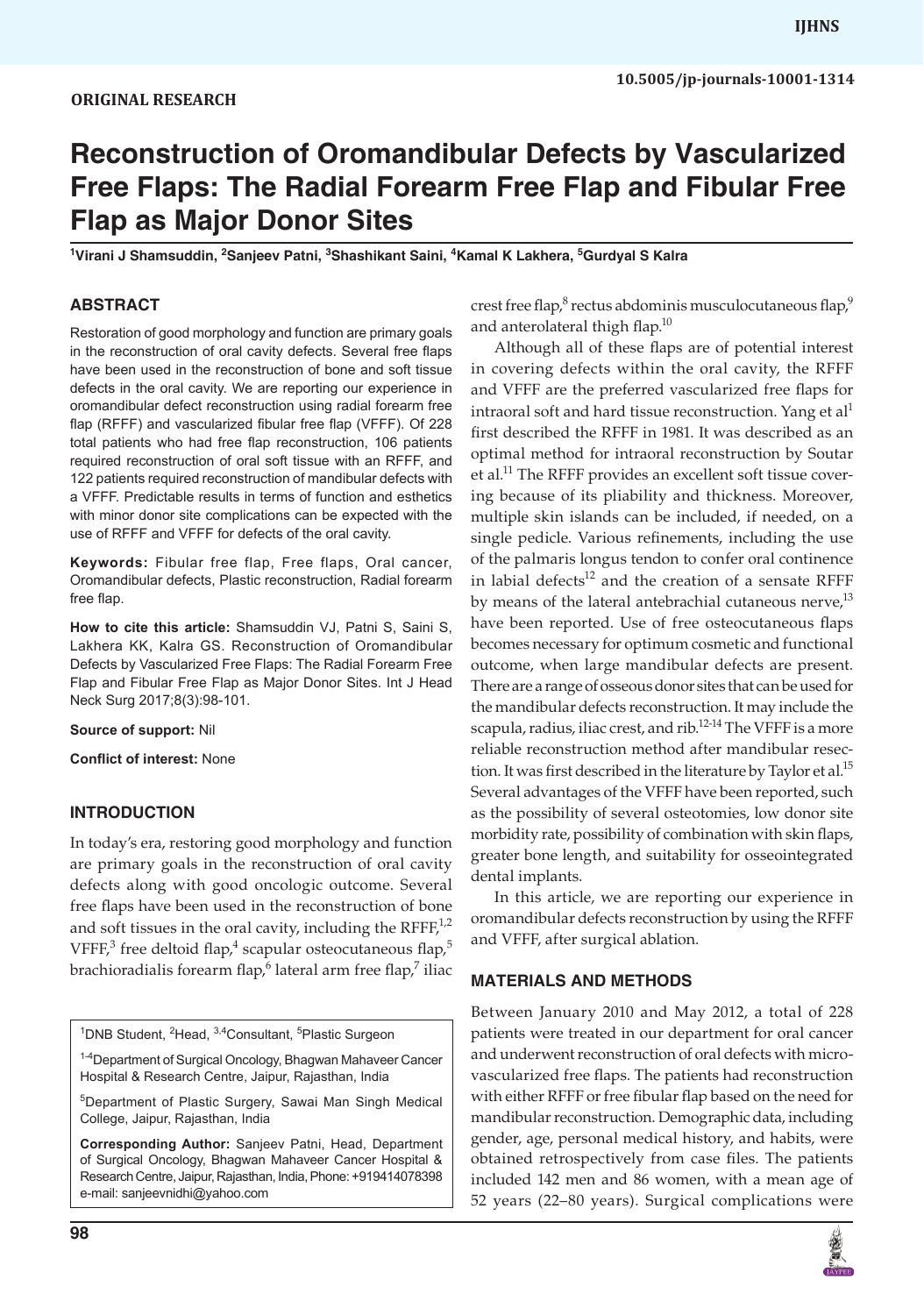evaluated and classified as general complications (like infection and wound dehiscence), complications of the flap (need for reexploration due to either arterial or venous block, hemorrhage, etc.), donor site complications, or recipient site complications.

Totally, in 106 patients, oral soft tissue reconstruction was done by using RFFF, and 122 patients required VFFF for mandibular defects reconstruction. The patients underwent resection as primary treatment for squamous cell carcinoma (n = 215), verrucous carcinoma (n = 11), and minor salivary gland tumor  $(n = 2)$ . For the RFFF, nondominant arm was selected for harvesting the flap as described by Yang et al.<sup>1</sup> For the VFFF, all flaps were raised from left leg. Standard lateral approach, as described by Gilbert, was used for harvesting the VFFF. In this group, all patients had complex bone and soft tissue defects. The number of osteotomies ranged from 0 to 3 for better cosmetic and functional alignment. Reconstruction plates and bicortical screws were used in all cases for osteosynthesis. In both groups, facial artery was used for arterial anastomosis (end–end) in most cases (n = 218). Superior thyroid artery was used when adequate length of facial artery stump was not available (n = 10). For venous anastomosis, thyrolinguofacial trunk or one of its tributary was used with end-to-end anastomosis ( $n = 98$ ). Internal jugular vein with end-to-side anastomosis was also used as frequently ( $n = 120$ ), and less often external jugular vein was used  $(n = 10)$ . Postoperatively, flaps were monitored by color change, temperature, and pin prick method 2 hourly for first 48 hours and then less frequently.

#### **RESULTS**

Of 228 total patients who had free flap reconstruction, 106 patients required reconstruction of oral soft tissue with an RFFF, and 122 patients required reconstruction of mandibular defects with a VFFF. Of 228 total patients, 108 patients had buccal mucosal lesion, 29 patients had retromolar trigone lesion, 63 had lower alveolus lesion, 17 had tongue/floor of mouth lesion, 4 patients had palate, and 7 patients had upper or lower lip lesion (Table 1). Of the total 228 patients, 117 patients had T4 tumor, 25 patients had T3 tumor, and 67 and 19 patients had T2 and T1 tumors respectively (Table 1).

Reexploration was done in 24 (10.5%) patients for various reasons. Hemorrhage (n = 5), venous thrombosis  $(n = 13)$ , arterial thrombosis  $(n = 4)$ , and vascular kink  $(n = 2)$  were the main reasons. Totally, 11 (73%) flaps were salvaged, out of 15 reexplorations which were done within 48 hours. Three cases of reexploration were done after 48 hours, but before 120 hours, of which 2 (66%) were salvaged. Six patients were reexplored after 5 days and only 1 (16%) was salvaged. Thus, of 24 reexplorations, 14 flaps

| <b>Table 1: Patient characteristics</b> |        |                                |                          |      |  |
|-----------------------------------------|--------|--------------------------------|--------------------------|------|--|
|                                         | Radial | Fibular<br>free flap free flap | Total no.<br>of patients | ℅    |  |
| Sex                                     |        |                                |                          |      |  |
| Male                                    | 66     | 76                             | 142                      | 62.3 |  |
| Female                                  | 40     | 46                             | 86                       | 37.7 |  |
| Site of lesion                          |        |                                |                          |      |  |
| Buccal mucosa                           | 72     | 36                             | 108                      | 47.3 |  |
| Retromolar trigone                      | 17     | 12                             | 29                       | 12.7 |  |
| Lower alveolus                          | 0      | 63                             | 63                       | 27.6 |  |
| Tongue/floor of mouth                   | 6      | 11                             | 17                       | 74   |  |
| Palate                                  | 4      | 0                              | 4                        | 1.8  |  |
| Lip                                     | 7      | 0                              | 7                        | 3.0  |  |
| Stage of lesion                         |        |                                |                          |      |  |
| T <sub>1</sub>                          | 19     | 0                              | 19                       | 8.3  |  |
| T <sub>2</sub>                          | 48     | 19                             | 67                       | 29.3 |  |
| T <sub>3</sub>                          | 12     | 13                             | 25                       | 10.9 |  |
| <b>T4</b>                               | 27     | 90                             | 117                      | 51.3 |  |
| Histological type                       |        |                                |                          |      |  |
| Squamous cell carcinoma                 | 95     | 120                            | 215                      | 94.2 |  |
| Verrucous carcinoma                     | 9      | 2                              | 11                       | 4.3  |  |
| Minor salivary gland tumor 2            |        | 0                              | 2                        | 0.8  |  |

**Table 2:** Surgical outcome and complication of procedure

|                             | Radial free flap | Fibular free flap |
|-----------------------------|------------------|-------------------|
| No. of reexplorations (%)   | 10(9.4)          | 14(11.4)          |
| No. of salvage (%)          | 6                | 8                 |
| Success rate (%)            | 96.2%            | 95%               |
| Wound dehiscence (%)        | 7(6.6)           | 8(7)              |
| Wound infection (%)         | 8(7.5)           | 9(7.8)            |
| Seroma (%)                  | 9(8.4)           | 10(8.5)           |
| Hematoma (%)                | 3(2.8)           | 5(4.1)            |
| Donor site complication (%) | 21 (19)          | 27 (22)           |

were salvaged, while 10 flaps underwent necrosis and further salvaged by pectoralis major flap. So, the overall success rate was 95.6% as 218 flaps survived (Table 2).

Of 106 radial free flaps, 10 (9.4%) patients underwent reexploration. Among them, 6 flaps were salvaged, while 4 flaps underwent necrosis. Thus, overall 102 flaps survived with a success rate of 96.2%. Complications in the recipient site occurred in 20 patients (18.8%); these ranged from wound infection to seroma formation. Wound dehiscence occurred in 7 patients (6.6%). Wound infection occurred in 8 patients (7.5%), and delayed hematoma occurred in 3 patients (2.8%). Seroma occurred in 9 patients (8.4%). Donor site complications occurred in 21 (19%) patients in the form of graft loss (Table 2).

Of 122 fibular free flaps, 14 (11.4%) patients underwent reexploration. In these 14 reexplorations, 8 flaps were salvaged while 6 flaps underwent necrosis and further salvaged by pectoralis major flap. Thus, overall 116 flaps survived with a success rate of 95%. Complications in the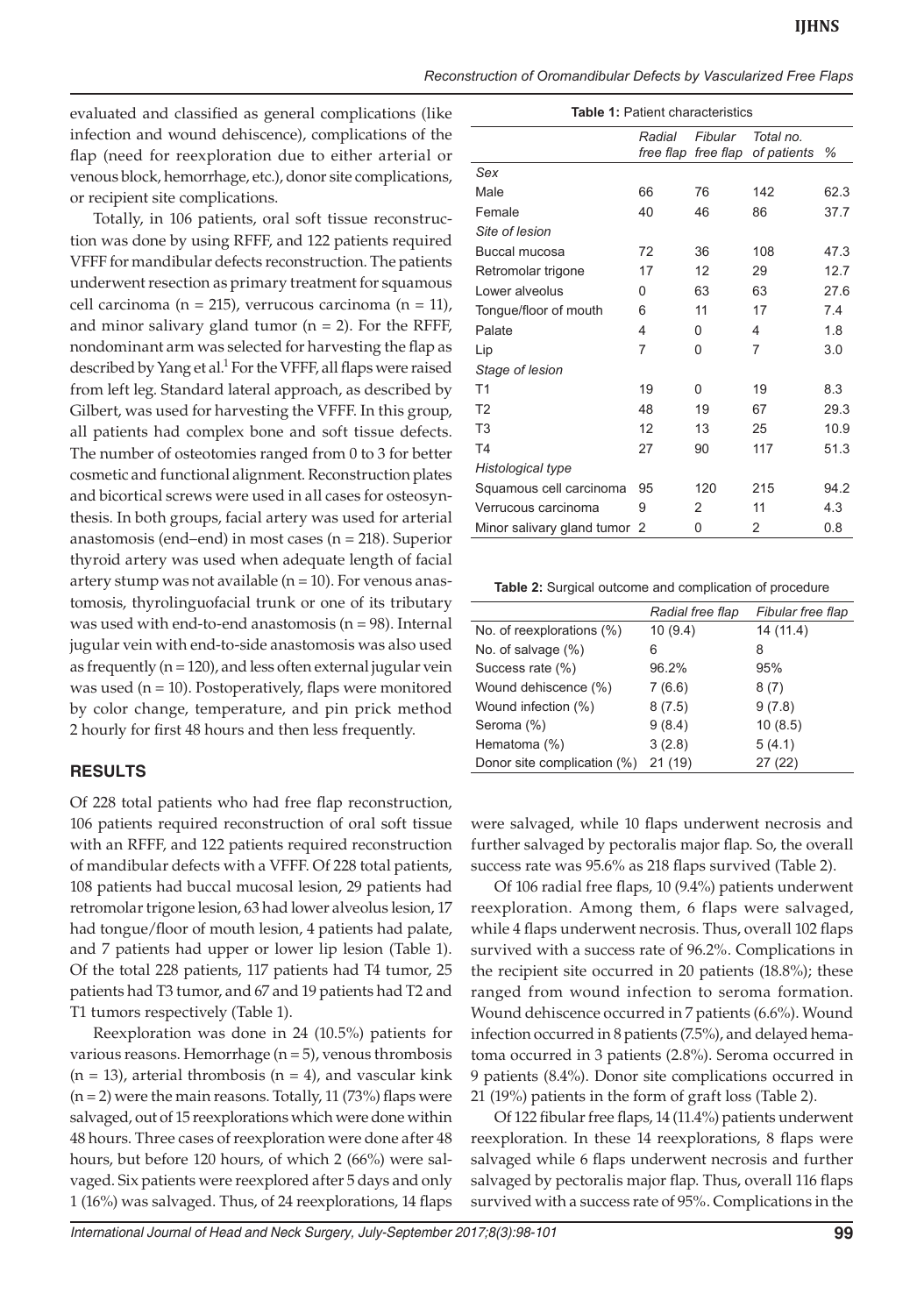recipient site occurred in 28 patients (22.9%) including wound dehiscence (7%), wound infection (7.8%), delayed hematoma (4.1%), and seroma (8.5%). Donor site complications occurred in 27 (22%) patients in the form of graft loss, infection, and hematoma. Delayed plate exposure occurred in three patients all requiring adjuvant radiotherapy and these required plate removal after an average 6 months postoperatively without any significant morbidity (Table 2).

## **DISCUSSION**

Whenever there is substantial removal of tissue intraorally as well as the overlying skin following oral cavity cancer surgery, primary reconstruction seems to be mandatory in most of these cases. Several advantages provided by primary reconstruction can be expected, including the absence of fibrosis in the surgical bed in comparison to when it is left for secondary healing or skin grafting is used. The selection of the suitable flap depends on the ease of access to the donor arterial and venous vessels, and lack of significant functional disability at the donor site. The use of vascularized free flaps has become a routine practice in oncosurgery, with the advent of microsurgery. It avoided the need for regional pedicled flaps requiring multiple stages.

A wider spectrum for reconstruction is available with the use of different vascularized free flaps. Among these flaps, the RFFF and VFFF are two of the most popular for the reconstruction of oral soft tissue and oromandibular defects. A long adequate vascular pedicle could be obtained in most of our cases. The RFFF has proven to be a reliable option for reconstructing a range of oral cavity defects. It provides a very pliable tissue, which results in adequate mobility of the tongue and the floor of the mouth. Its suitable thickness is helpful for inner buccal mucosal covering and overlying cheek skin defect with folded flap. Total flap failure was observed in only 4/106 cases; our flap failure rate of 4% is in concordance with the rates reported for overall free flap reconstruction of the head and neck.<sup>15-18</sup> A very similar failure rate  $(4.9\%)$ was obtained with use of the VFFF in our series. This is lower than the flap failure rates obtained with the use of other osseous free flaps.

The use of a simplified approach employing a small number of well-established flaps, which was popularized by Disa and Cordeiro,<sup>19</sup> can lead to more reliable surgical outcomes with lower complication rates. We advocate the use of a standard radial forearm fasciocutaneous flap in cases involving large amounts of mobile soft tissue, such as the tongue, floor of the mouth, or buccal mucosa. The advantage of a complete fasciocutaneous graft is to provide sufficient bulk and adequate mobility. Different reconstructive options, such as VFFF were used, in those cases where involvement of bone was present. Use of radius to repair mandibular defects is controversial because of the elevated number of donor site complications. The scapula has limited width and the radius has limited length for bone replacement. Due to flexibility in harvesting, the fibula is ideally suited for the reconstruction of all types of mandibular defects, including large defects.<sup>20</sup> Precision graft shaping can be possible in VFFF where the number and location of osteotomies are not restricted.<sup>21</sup> Those cases in which moderate-to-large bone defects were present underwent reconstruction with the VFFF, with overall good results.

The VFFF has several advantages over other osseous free flaps: (1) a sufficient amount of bone can be obtained; (2) it provides a uniform shape; (3) its blood supply favors performance of several osteotomies; (4) it has a convenient location, allowing a team-team approach; (5) adjacent soft tissue is available; (6) a reliable skin flap can be obtained in more than 90% of patients; (7) it is indicated for all anterior mandibular defects and most lateral defects; and (8) donor site morbidity is low. Our clinical experience indicates that a skin paddle can be safely transferred within the bone, and we have obtained good results using a skin paddle for covering mucosal defect. Low height of the bone is one of the main disadvantages of the flap. This could pose a problem, especially in dentulous patients, in whom nonatrophied mandibles may be encountered. However, as previously reported by Guerra et  $al<sub>1</sub><sup>22</sup>$  this condition may be attenuated by using a partial double-barrel fibular flap or further vertical distraction of the fibula. However, we usually did not require any double-barrel flap without compromising functional or cosmetic outcome. This flap is considered easier to harvest and is associated with less morbidity than the ilium, radius, or scapula. In relation to vascular anastomoses, large-diameter vessels with adequate length are obtained using this technique, and vein grafts usually are not needed.<sup>21</sup> The cross-sectional dimensions of the fibula are adequate for implants, $2<sup>3</sup>$  and thus, adequate esthetic results can be obtained through dental rehabilitation. At the end of the follow-up period, no long-term functional complications in the lower leg were observed except for a few who developed chronic pain. To ensure adequate healing of the donor site, the skin graft should be secured using the tie over bolster technique for 1 week.

# **CONCLUSION**

Due to adequate bulkiness and pliability of the skin, a long vascular pedicle with large diameters, relatively easy harvesting, and few donor site complications, the RFFF has become our preferred method for reconstructing soft tissue defects involving the oral cavity. The VFFF is a reliable method for reconstructing mandibular defects.